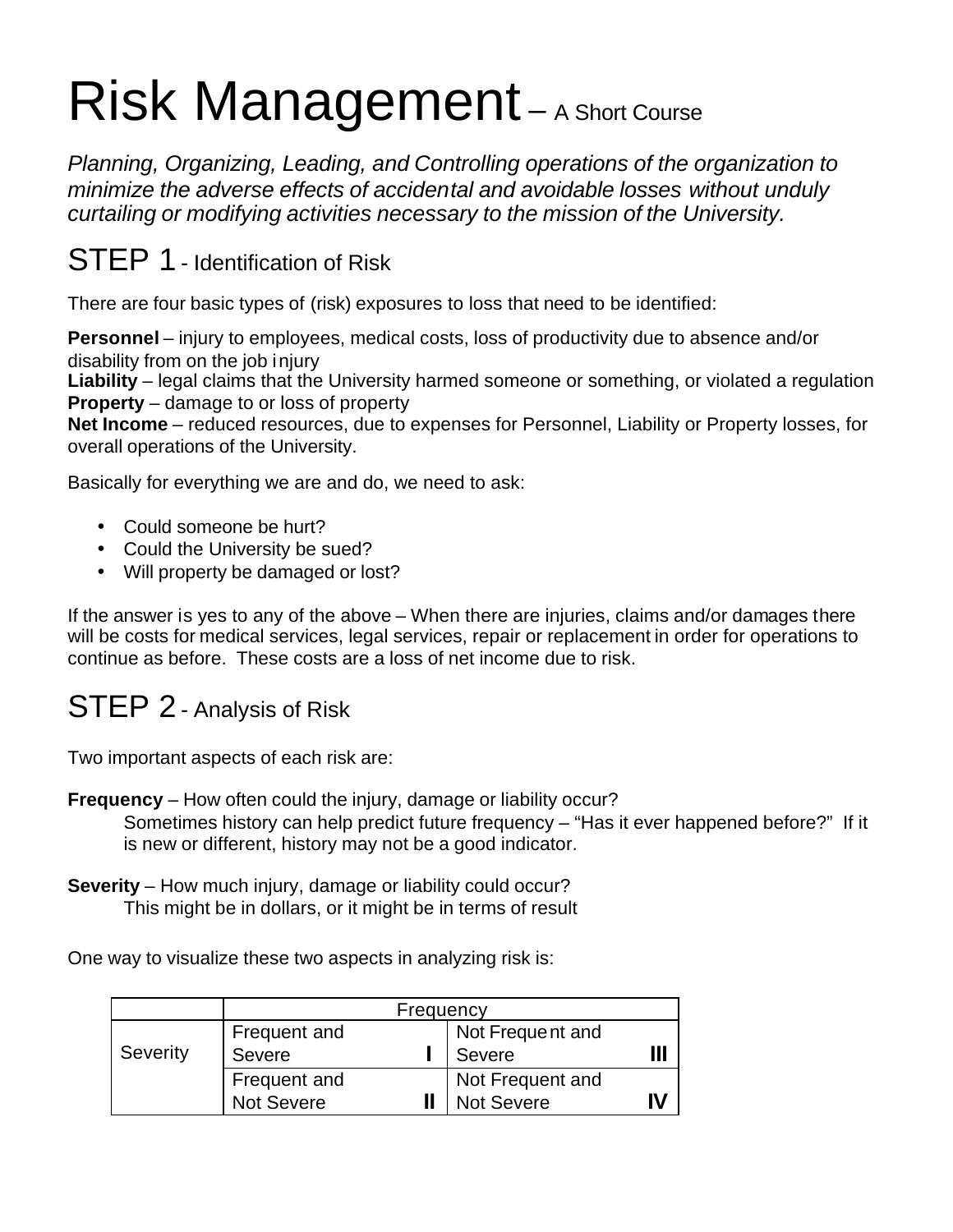The third, and critical aspect of each risk is how a loss from a particular risk fits with the **Goals of the University** and how the University is perceived by students, parents, community, donors, the state, the nation and internationally.

For example: If a loss results in the University being fined for violation of an occupational safety or environmental regulation and receives significantly negative publicity and a student or employee is seriously injured and a building is burned and a large amount of money must be spent on the losses vs. on the educational program - a loss can significantly impact the University's attainment of it's goals in addition to the direct losses.

## STEP 3 - Managing Risks – Identifying Alternative Techniques

The risks are always there, it is how you choose to manage them that make the difference between exposure and loss. There are costs to control and to finance losses.

#### Risk Control

#### **Exposure Avoidance** – DON'T DO IT, DON'T GET IT, DON'T HAVE IT

Unfortunately this is deceptively simple and may expose the University to the risk of not accomplishing our goals and objectives. Sometimes risk is necessary to "Learning by Doing".

- **Loss Prevention** SAFETY prevent injury or damage In addition to regulatory requirements, there is a wealth of safe practices information, instruction and training available that is an essential part of a program of education. "Learn by Doing it Right!" This is where supervision plays a key role in both education and operation of the University.
- **Loss Reduction** RESPONSE reduce injury or loss as quickly as possible With all possible safety, sometimes there are factors which may not be controlled and a loss occurs. Injury and/or damage needs immediate programmed response. The answer to "What do I do if….?" needs to be established in advance for all activities and operations. Where is the nearest exit? Who do I call for help? What if there is a fire?, How do I turn off the machine? What if it doesn't go as planned?

#### **Exposure Segregation** – ARE ALL YOUR EGGS IN ONE BASKET?

Do you have one critical piece of equipment without which your program cannot operate? Are your computer files only on the computer in your office? Does your program depend entirely on a material for which you have only one supplier? Do you have a back up generator for electrical service that is essential to some continuously operating piece of equipment? What would be the impact of a loss, injury, damage, inability to get your job done?

**Contractual Transfer** – AVOID THE RISK AND GET THE JOB DONE!

Don't have the expertise, the equipment, the time or the personnel to do a job you need done or don't want to take on the exposures in doing the job? Don't have the money to hire and equip a permanent staff to do the work? Identify what you need to have done, resources for paying someone to do it and get in touch with Contracts and Procurement Services. Contract for services! (see **Contractual Transfer** in Risk Financing)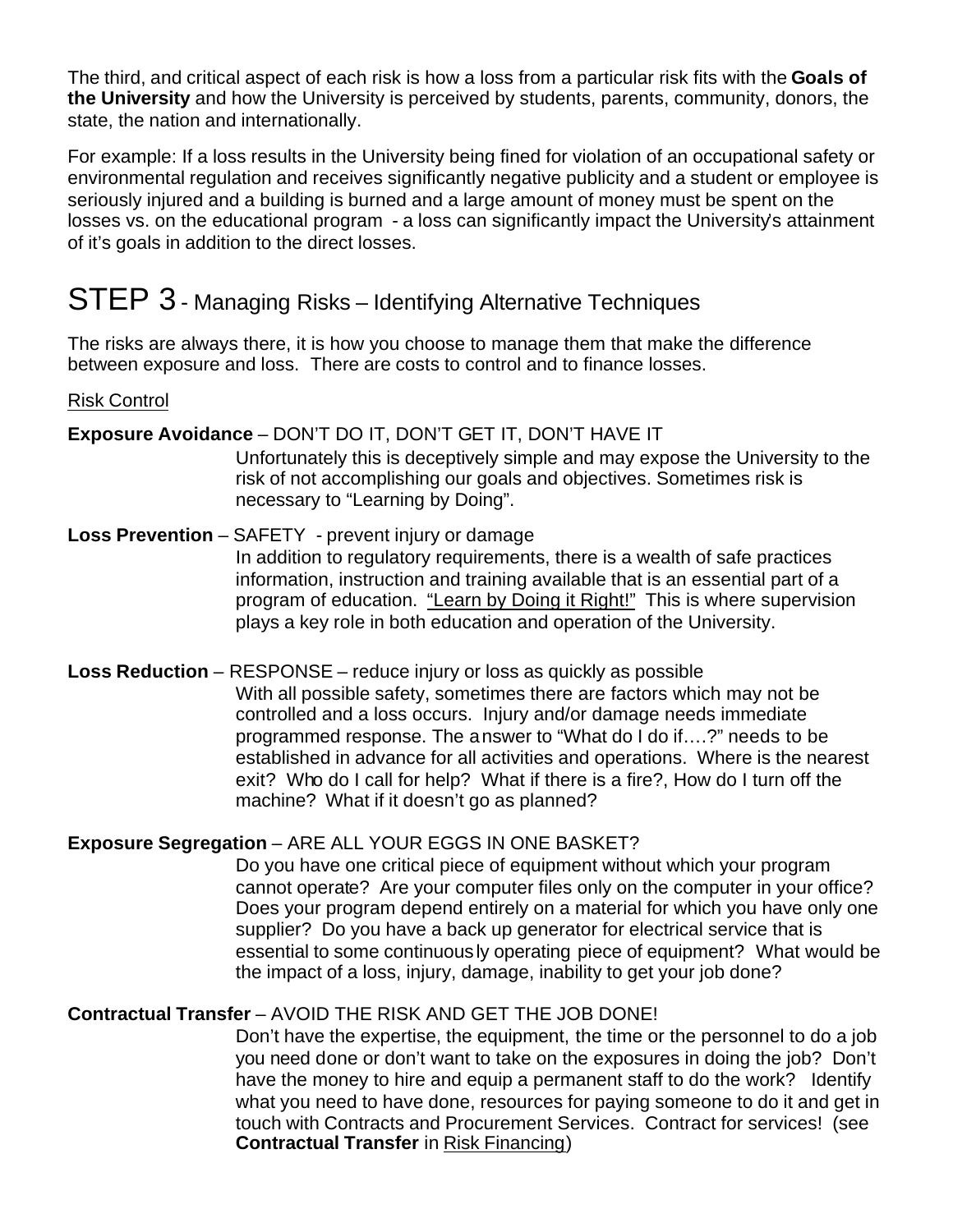No matter how good your Risk Controls are, you need to prepare for how you are going to pay for losses that do occur.

Risk Financing

**Retention of Losses** – This is a "fancy" term for YOU PAY, (Some people say "Self Insured")

Current resources -

Painful as it may be, this is often the cheapest way to pay for a loss. No ongoing insurance premiums, no "profit" to an insurance company - just pay the claim, pay for the replacement, etc. Unfortunately, if you didn't budget to pay a claim, you may not have enough funds unless you have:

Reserve resources –

Recognizing that there will be losses and you will need to pay claims, many will save some money over time so that when they have to pay a claim they have the funds available and don't have to:

Borrow - (and have to pay it back) This can be more painful than paying from current resources as you will not only pay the claim but also the interest over a number of coming years.

**NOTE: The CSU is primarily "Self Insured" for General Liability, Vehicle Liability, Professional Liability, Worker's Compensation and related employee benefits.**

**Transfer of Losses** – Usually, YOU PAY someone else to pay the loss

Contractual Transfer –

The University requires that a contractor not only promises to pay for any injury or damage that they might cause while doing the work they have been hired to do, but also that they protect the university from any claim by an injured party, and show proof that they have insurance to cover any such losses or claims for which they are responsible. The contractor figures the cost of the insurance in their contract price. (see **Contractual Transfer** in Risk Control)

Commercial Insurance –

An insurance company is contracted to provide insurance funds to pay for any losses. They are willing to do that for a fee (premium).

Release Agreement (Waiver) –

Someone is allowed to participate in anactivity or do something on university property in exchange for an agreement that they will assume all the risk of the activity and/or release you from any liability for any loss they have related to the activity. NOTE: A court may decide that even with a signed agreement, you are responsible for the injury or the damage.